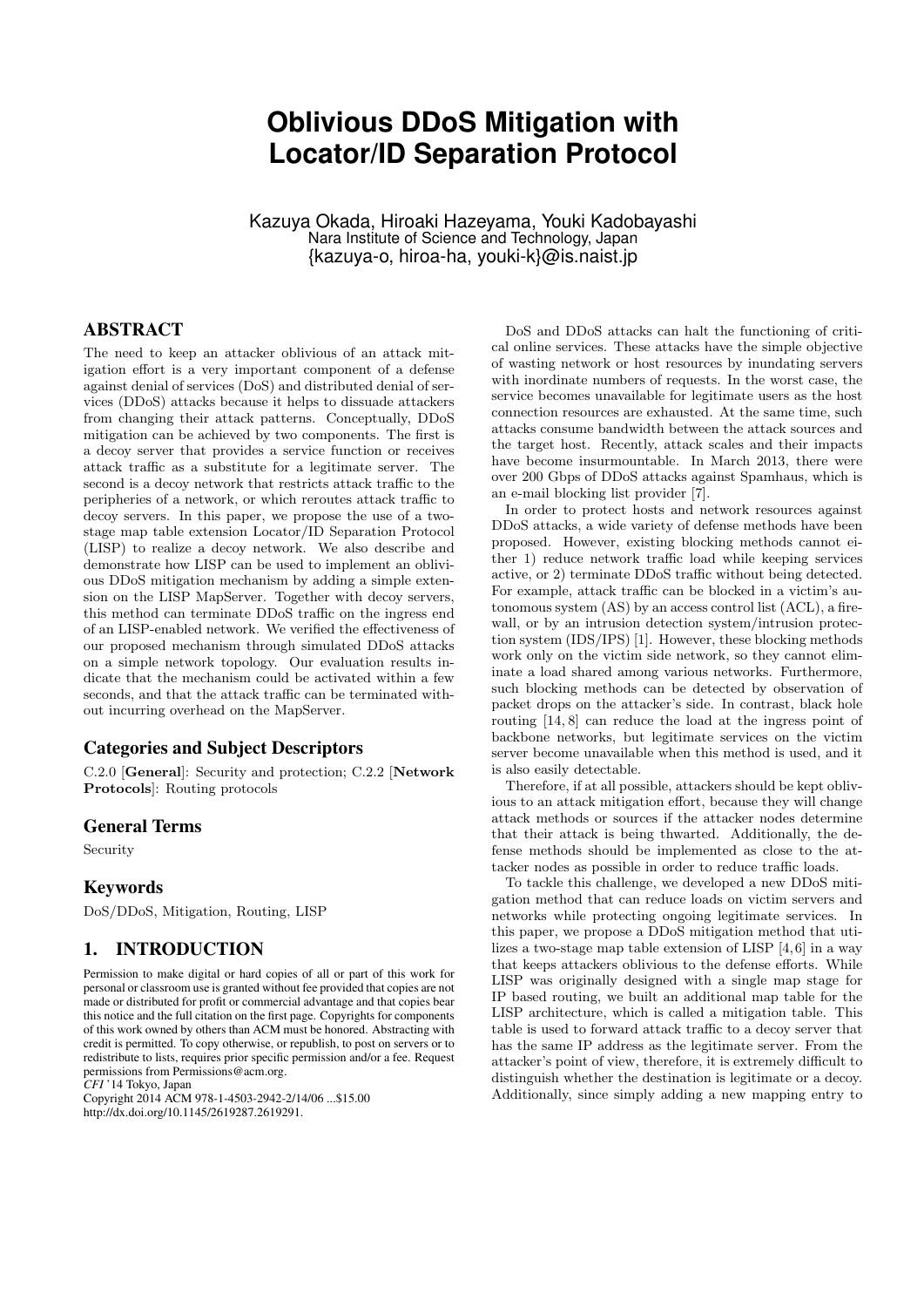the mitigation table can trigger the mitigation, this solution does not require the reconfiguration of network devices or legitimate servers. We implemented the two-stage extension on MapServer, with hundreds of additional codes.

The rest of this paper is organized as follows: Section 2 discusses works related to DoS and DDoS attack defense. Section 3 describes our proposed method and its implementation. Section 4 shows the results of our experimental approach. Section 5 discusses characteristics of our proposed method. Section 6 concludes this paper.

## 2. RELATED WORKS

Before describing our proposed method, we will discuss the difficulties of DDoS defense and existing defense methods. Existing DDoS defenses are categorized into the following phases: prevention, detection, identification, and routingbased mitigation. There are a variety of solutions used in each of these individual phases.

Next, we will discuss difficulty of defending against DDoS attacks. In DDoS attack traffic, each packet has a different source IP address, that is mechanically generated by the attack programs. Therefore, victim hosts or security devices have difficulty identifying the attack packets from the amount of traffic. Additionally, there are often DDoS-like short term access trends on current services, known as *flash crowds* that produce traffic patterns that are similar to a DDoS attack when vast numbers of unique users attempt to access a service. However, such traffic is not offensive and must not be blocked. Even if a security device unequivocally detects and identifies the sources of an attack, the IP addresses are dynamically changed. Additionally, according to [1], 77% of all DDoS attacks are less than one hour in duration, which means that the defense has a limited time to adapt to the changes. The main of the source identification of the solution of the source in the source in the source in the source in the source in the source in the source in the source in the source in the source in the source in the source

This prevention method aims at blocking DDoS traffic in a victim network. Ingress/Egress Filtering [5, 3] involves blocking packets based on an ACL maintained at a router or a switch. Ingress filtering blocks attack packets that attempt to enter the network by filtering lists on an L2 switch or a router. In contrast, egress filtering blocks outgoing packets from the network. Such filtering operations have been accepted as a best current practice (BCP) and are in widespread use on commercial networks. However, this type of blocking cannot reduce the attack traffic volume between the attacker's networks and a victim's network.

In general, DDoS attacks are detected by IDS or IPS appliances in commercial networks [12]. However, IDS/IPS appliances are prone to state table problems when detecting such attacks. In fact, a recent report [1], states that DDoS attack detection often fails due to state table depletion. There are also a number of dedicated products aimed at DDoS detection that utilize flow analysis [9], and numerous researchers have attempted to resolve the problem of anomaly-based attack detection. However, all of these detection algorithms still produce a numbers of false positives.

The identification of attack sources or attack paths is important when narrowing down the range of mitigation method drawbacks. If attack source IP addresses are unequivocally identified from attack traffic, those addresses can be reported to network operators who can then use egress filtering to block the traffic at a border or a periphery router where the attack sources are connected to the Inter-



**Figure 1: Packet forwarding sequence among LISP routers and the MapServer**



**Figure 2: Packet forwarding on LISP networks**

a strong deterrence force against attackers. Hash-based IP traceback [13] enables source identification by storing packet information in a router. In contrast, packet marking [11] works to incrementally encode the path information of the packet itself, which means the router does not need to retain that information. As a practical traceback method, NTT communications developed and operates a flow analysis system against DDoS attacks named SAMURAI [10], which is capable of tracking IP packets back to their ingress routers on a backbone network.

Blackhole routing [8,14] is a routing-based mitigation method that forwards malicious traffic to a null router device by dedicated routing information. However, this approach has the potential to disrupt legitimate traffic.

Another potential solution is supplied by Arbor Networks, which provides Peakflow [2] to protect a network against DDoS attack. This product monitors network traffic and injects new IP routes that divert malicious traffic into a filtering device when an attack is detected. Such products work on enterprise and ISP networks, but they only function on the victim's network itself, and cannot eliminate malicious traffic between an attacker source and a victim network.

# 3. OVERVIEW OF LISP-BASED MITIGA-**TION**

In this section, we describe our proposed LISP-based DDoS attack mitigation method, which is based on a simple extension of the LISP map table. Ideally, DDoS attack countermeasures should work near the attacker nodes in order to reduce unnecessary traffic loads on the network and to keep services available for legitimate clients. At the same time, attackers should be kept oblivious to the mitigation effort in order to deter them from changing attack methods or sources. However, current DDoS attack countermeasures work on the victim's network, and thus often block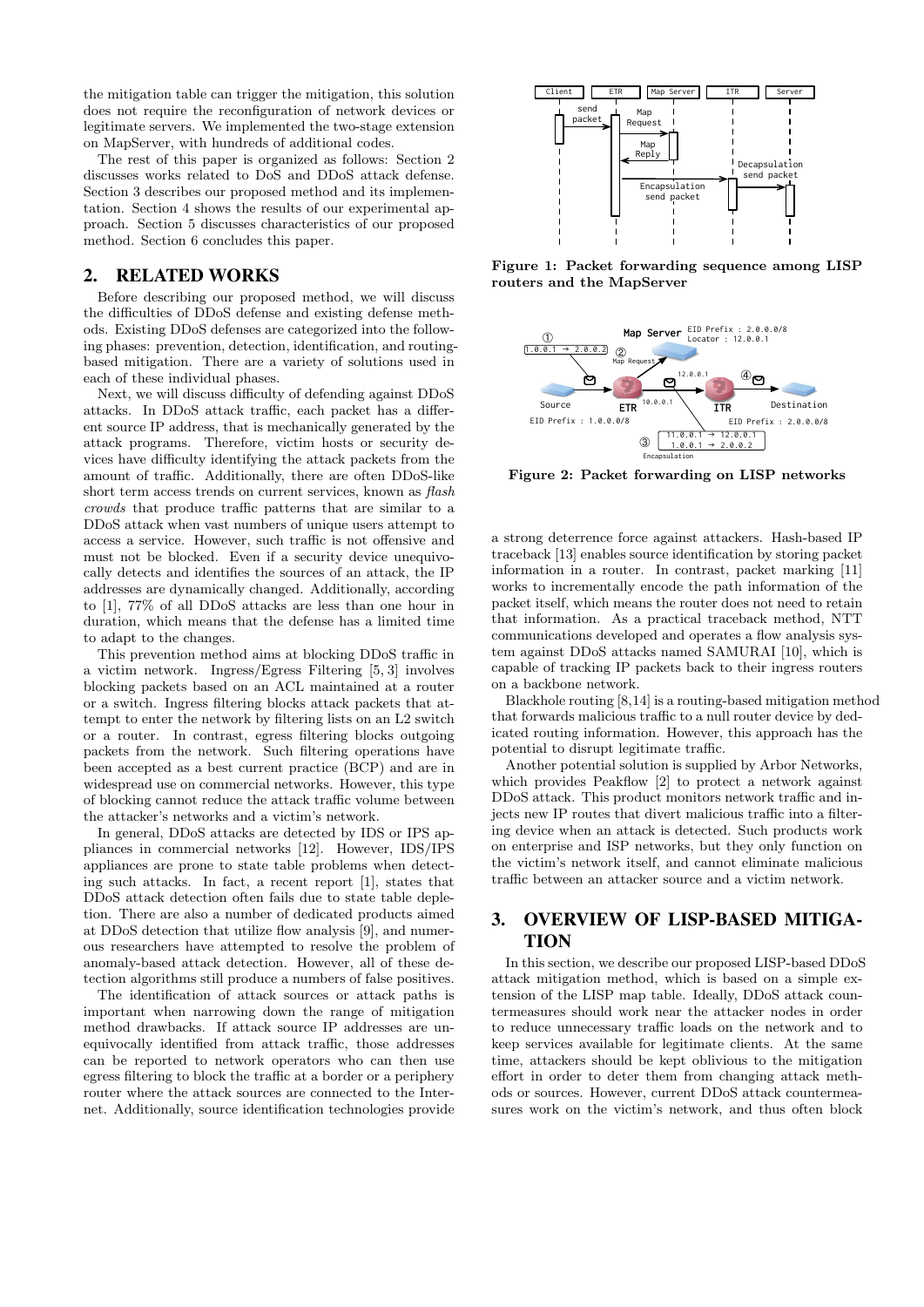services for legitimate clients. We resolve these problems using a LISP map-table extension. In the next section, we will briefly discuss LISP specifications, after which we will outline our proposed mitigation method.

## 3.1 Overview of LISP

LISP is a new Internet routing architecture with specifications standardized as RFC [4,6] by the Internet Engineering Task Force (IETF). With the traditional IP architecture, IP addresses work as both the device and network identifier.

Contrastingly, in LISP, the address role is separated into an end point identifier (EID) and a locator on the network. The EID is used to uniquely identify a device on the network. A routing locator (RLOC) is a routing point address for EIDs on the Internet.

EID and RLOC expressions can be used in the existing IPv4 and IPv6 address formats. In the separation architecture, network deployments can be made scalable because a device's EID addresses are aggregated by a few RLOCs. In addition, because separation architecture enables device mobility on the network, we can move an EID network location by changing the RLOC without the need for any configuration modifications to the device.

A packet forwarding sequence on LISP is displayed in Figure 1, 2. In these cases, a client attempts to communicate with a server via the LISP infrastructure by sending a packet to the server. This packet is then forwarded to the client side LISP router, known as an egress tunnel router (ETR). When the ETR is receiving a packet from inside the network, it sends a MAP request to a MapServer in order to determine the next hop/gateway router for a destination EID. The MapServer retains the binding information between the RLOCs and EIDs. The MapServer then replies with the RLOC of a destination EID to the ETR. After receiving the RLOC, the ETR encapsulates the packet and forwards it to the router that has the RLOC. An RLOC router, which is called an ingress tunnel router (ITR), then decapsulates the packet and forwards it to the chosen server located in the network.

#### 3.2 Two-stage Map Table Extension

Existing DDoS defense methods have the following three disadvantages. The first is defense location. Almost all defense methods block attacks in the vicinity of the victim hosts. In methods of this type, host loads such as network bandwidth or CPU usage can be reduced, but the methods cannot eliminate the network traffic loads between the attackers and the victim. The second disadvantage is that several mitigation methods adversely impact legitimate services by filtering or dropping packets.

The last disadvantage is lack of obliviousness against attackers, who can easily recognize the mitigation effort from parameter changes measured by the attacker nodes. For example, firewall or ACL blocking can be recognized by connections from multiple nodes located in other networks.

The two-stage map table extension overcomes such drawbacks of existing mitigation methods. In our proposal, we assume the attacker's location or the ingress routers of the attack traffic have been detected by IP traceback or some other method. Based on that preposition, our system leads the attack traffic to one or more decoy servers, which behave as victim servers. Since the decoy server is located close to the attacker's network, the attacker's traffic does not leak



**Figure 3: Mitigation sequence on two-stage map table**



**Figure 4: Packet forwarding on two-stage map table**

to outside networks. Additionally, since the decoy servers have the same EID (IP address) as the targeted legitimate server, attackers are unable to distinguish between them.

In order to divert attack traffic to decoy servers located in network borders, it was first necessary to extend the LISP mapping system. To accomplish this, we begin by assuming that the original and additional map tables are manually configured by network operators. In this paper, we will refer to the additional map table as the "mitigation table", while the original map table will be called the "general LISP map table". The sequence diagrams are shown in Figure 3, 4. The mitigation sequence with the map table proceeds as follows. When a network operator detects a DDoS attack on the network, he or she registers a new map entry to the mitigation table. The entry has three fields: a border router's address (incoming router), a destination address (EID prefix) and a router address that hosts a decoy server (locator). After the map entry registration, the operator frees up a map cache for the incoming router or the ETR. Next, the router needs to identify the address of attack packets via the MapServer. If a packet is coming from the attacker, the router obtains an RLOC that hosts a decoy server from the MapServer. Finally, the packet is forwarded to the decoy server. If a packet is not sent from the attacker, the MapServer sends a legitimate RLOC to the ETR. Accordingly, only attack packets are routed to the decoy server. We call this twomap-tables-based system a "two-stage MapServer"

The mitigation entry remains valid in a timer in much the same way as a domain system name (DNS) time to live (TTL) hop limit. When the timer expires, the ETR transmits requests for solving the destination IP addresses of the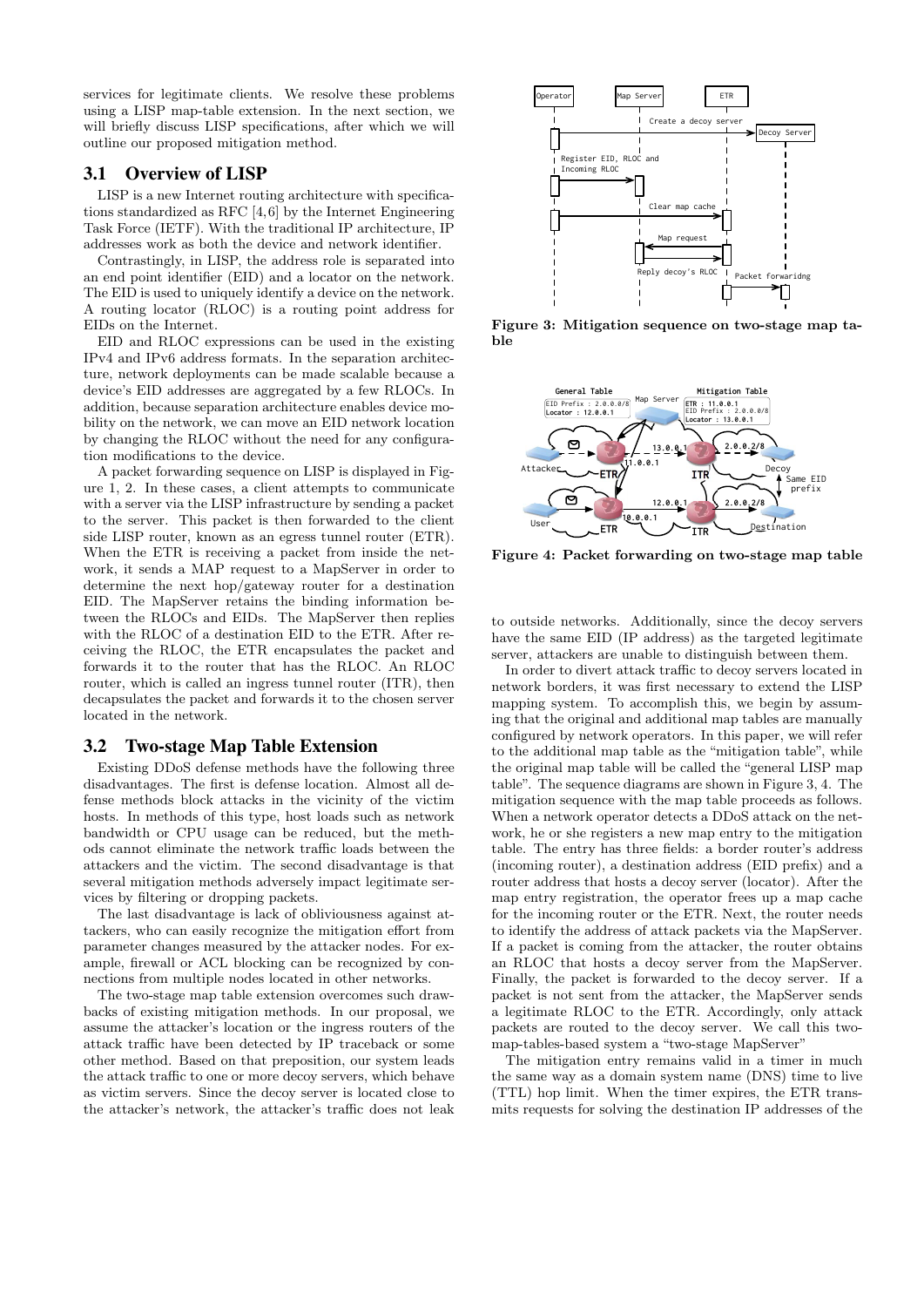DDoS packets to a MapServer. After that process, the DDoS packets will again be forwarded to the decoy network.

# 3.3 Mitigation Table

A LISP MapServer entry is constructed using the following four fields: **EID Prefix** is expressed by an IPv4 or IPv6 address. **Priority** is used for a RLOCs section. If multiple RLOCs bind to an EID prefix, a lower value RLOC is preferred. **Weight** value use to traffic load balance between RLOCs. **Locator (RLOC)** is an IPv4 or an IPv6 address assigned to an ETR.

In a mitigation table, we add an incoming router's IP address field. This is the source address of the router that originates the DDoS attack traffic.

Algorithm 1 shows the RLOC selection pseudo code. When a MapServer receives a map request from an xTR (Ingress/Egress Tunneling Router), the server searches the mitigation table. If the xTR matches a table entry, the server responds with a decoy router's RLOC. If there is no matching entry, the server expands the search to the general LISP map table.

**if** *Search mitigation table (incoming router address)* **then** Respond with a decoy router's RLOC  $\overline{\phantom{a}}$ **else** Search general table (incoming router address)

Respond with a legitimate router's RLOC **end**

**Algorithm 1:** RLOC selection via two-stage map tables

# 3.4 Decoy Network and Server

The minimum set of a decoy network consists of a decoy router and a decoy server. The decoy router does not require special features since it works the same as a general LISP router. Ideally, the decoy server and network should operate identically to the legitimate server. This means the server should have the same IP address, contents, and responses. Therefore, the server needs to be kept synchronized with the configuration and contents with the legitimate server. It is believed that server side virtualization techniques could be adapted making a decoy server.

# 3.5 Advantages

In this subsection, we will discuss the advantages of our method. To begin with, our method can reduce the traffic loads on both the legitimate server and the network by forwarding attack traffic to decoy servers located on the periphery of a LISP-enabled network. Additionally, our two-map LISP extension does not require any configuration changes on a victim host because our extension can control attack traffic using only an EID and a RLOC binding on an extended MapServer. Furthermore, it is not necessary to change or add configurations and routes to routers. In contrast, other routing-based mitigation techniques, such as black hole routing, require network operators to modify configurations and install routes of the routers. Therefore, the mitigation can be applied by network service providers. Moreover, since the decoy server has the same IP address as the legitimate server, attackers face extreme difficulty in recognizing whether or not their target is defended.

# 4. EXPERIMENT



In this section, we evaluate the performance of our software implementation. The purpose of this experiment is to evaluate throughput and the time required to switch routes using our extension.

# 4.1 Methodology

Figure 5 shows the network topology used in our experiment, which consisted of the attacker's network, the victim's network and the decoy network. We implemented the proposed method by modifying a LISP MapServer implementation on Linux [15]. The software has a LISP router and a map table module written in C code. We then added a mitigation table and its related functions in the map table module. The module code consists of a mere 350 lines of code. In total, the MapServer source has 2126 lines. In this experiment, each server and router was equipped with a 12 GHz Intel Xeon X2270 M2 central processing unit (CPU), 12 GB of memory and a 1000Base-T Ethernet port. The MapServer is running on the Linux server (Debian Squeeze). Each LISP router used [15]'s LISP implementation.

During our experiment, we measured the bandwidth of the victim and decoy server. To accomplish this, we collected received data volume from */proc/net/dev* per second in the servers. After starting the traffic generation on attacker node, we manually freed the map-cache on the ETR and the route of the traffic using our proposed method.

# 4.2 Basic Throughput

First, we tested basic performance using *iperf*, which is a common throughput testing method on Linux. A single *iperf* source can send user datagram protocol (UDP) packets to the victim server at a rate of 900 Mbps. In this experiment, we manually changed the map entry at approximately 100 [sec]. Figure 6 shows a result of the experiment. After a few seconds, the traffic was moved directly to the decoy server. This result shows that our implementation can quickly change routes despite high traffic rates.

# 4.3 UDP Traffic Mitigation

We then evaluated the performance of our method against a realistic UDP DDoS attack. The real DDoS traffic has spoofed massive source. For the attacker role, we used Avalanche 290, which is a commercial test traffic generator. Each link has a bandwidth of 1 Gbps. During the experiment, we placed a load on the victim host using the traffic generator. To simulate an UDP-based DDoS attack, we sent DNS A query packets to the victim server from the generator. We were able to generate approximately 700 to 900 Mbps of traffic using the generator, along with 0.18 million pps and about 105 million unique IP address sources.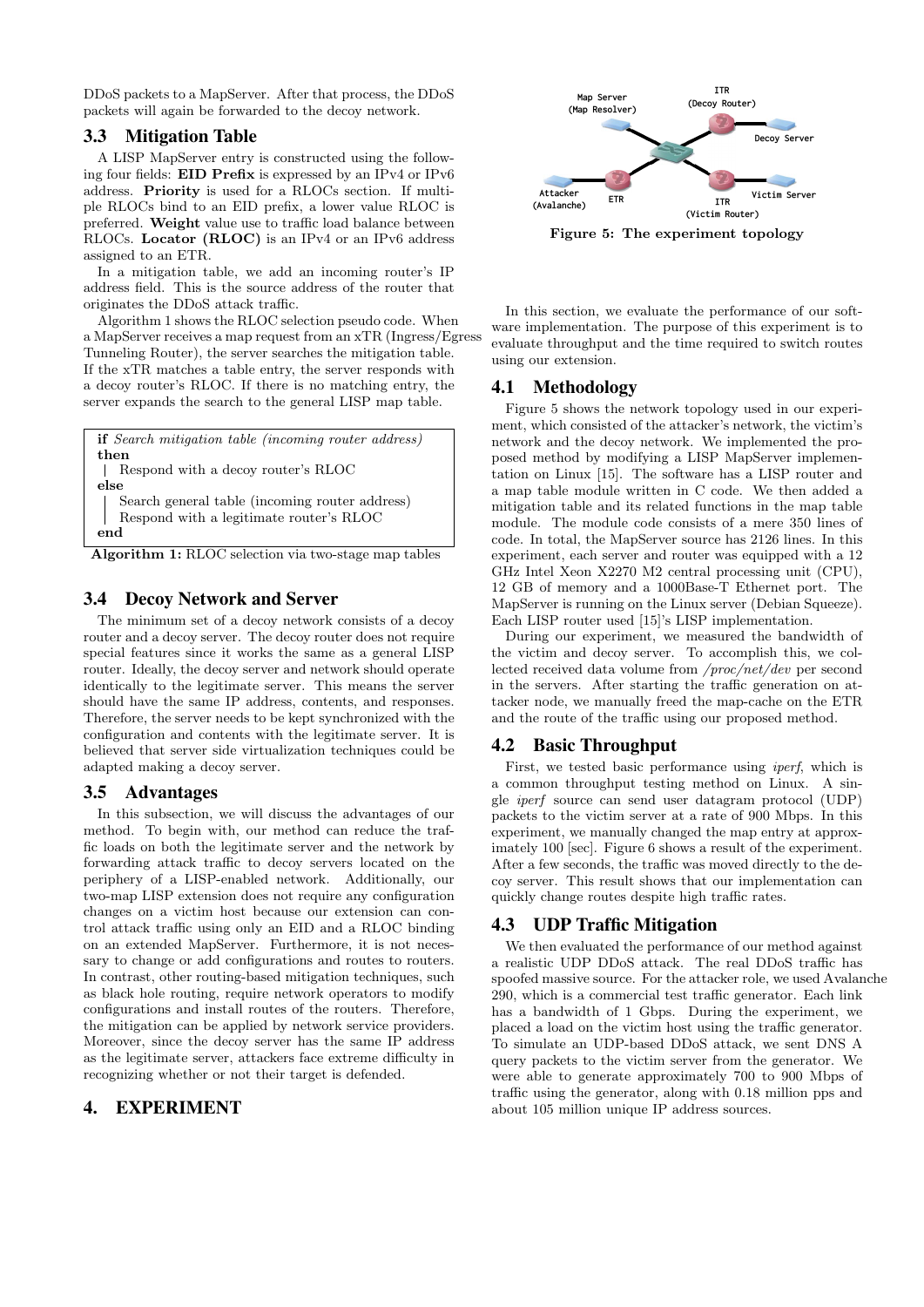

**Figure 6: Traffic volume on victim and decoy server (iperf UDP)**



**Figure 7: Traffic volume on victim and decoy server (DNS)**

Figure 7 shows the received traffic volume on the victim and decoy servers. At approximately 100 seconds on the xaxis, the traffic was smoothly forwarded to the decoy server. The total transition time was just a few seconds long, even though the traffic had massively different source addresses.

#### 4.4 TCP Traffic Mitigation

We measured how quickly our method could mitigate a TCP based-attack by conducting the following experiment. Here, we generated massive *HTTP Get Request* queries for the victim server where virtual tester clients downloaded 1 GB of data per connection. We then measured traffic bandwidth on the victim server and the decoy server using the same measurement methodology adopted during the UDP experiment.

Figure 8 shows the forwarding volume to the victim and the decoy on the server. In the figure, each line has a zigzag shape caused by TCP congestion between clients and the server. After 100 [sec] the traffic was smoothly mitigated to the decoy server. Even though the destination changed, the attacker's TCP connections were smoothly established between the simulated clients on the traffic generator and the server. This indicates that an attacker would be unlikely to recognize the mitigation provided by the decoy server.

#### 4.5 Experimental Summary

The abovementioned experimental results demonstrate that our LISP two-stage map extension has the potential to mitigate wire speed traffic. Since the mitigation only takes a few seconds, both TCP and UDP DDoS attacks would be quickly mitigated. Additionally, attackers would find it difficult to recognize the mitigation was in process because the server responses do not change when the mitigation takes affect. These are ideal features for keeping the mitigation undetected by the attackers.



**Figure 8: Traffic volume on victim and decoy server (HTTP GET)**

## 5. DISCUSSION

Next, we will discuss considerations related to our LISPbased mitigation method.

#### 5.1 Scalability

In our approach, there are scalability issues between a MapServer and a map cache. While the MapServer has to hold mitigation entries, which are registered by operators. the entry size depends solely on the unique incoming router. Accordingly, there is no special memory requirement for the MapServer and xTRs because attack filtering is based on the incoming router. Furthermore, since the number of incoming routers is much smaller than the unique source addresses of a DDoS attack, the defense actually has high scalability in relation to the number of attack sources on the Internet.

#### 5.2 Installing Mitigation Entries

For our proposed architecture, the ETR's map cache must be free, or it will be necessary to await TTL expiration of an entry, after the mitigated entry. This means that if a network operator hosting a victim node in their network cannot explicitly clear a map cache on an attacker's router, attack mitigation will be delayed. Setting a short TTL for a map entry has the potential to prevent this delay, but it makes traffic for map resolves, and could potentially waste router and MapServer resources including CPU, memory, and bandwidth between an ITR and MapServers. Accordingly, it is necessary to consider a threat information sharing system among network operators. In such a system, when an operator receives threat information that impacts their network, they manually or automatically clear the map entry. This operation makes it possible to reduce response times when defending against an attack.

This mitigation operation function works by simply controlling map entries on the MapServer. In contrast, existing routing-based mitigation such as blackhole routing must inject new routes with accompanying parameters into the routers. When this occurs, those routes should be avoided in order to prevent legitimate traffic from being forwarded to the black hole interface. After the attack, the routes must be manually eliminated from the routers.

#### 5.3 Attack Localization

In our two-stage map extension scheme, attack traffic affects the attacker and decoy networks, and the traffic is localized in these networks. Therefore, if we can set up a decoy network near an attacker's network, the attack traffic will not affect the Internet backbone. Accordingly, the